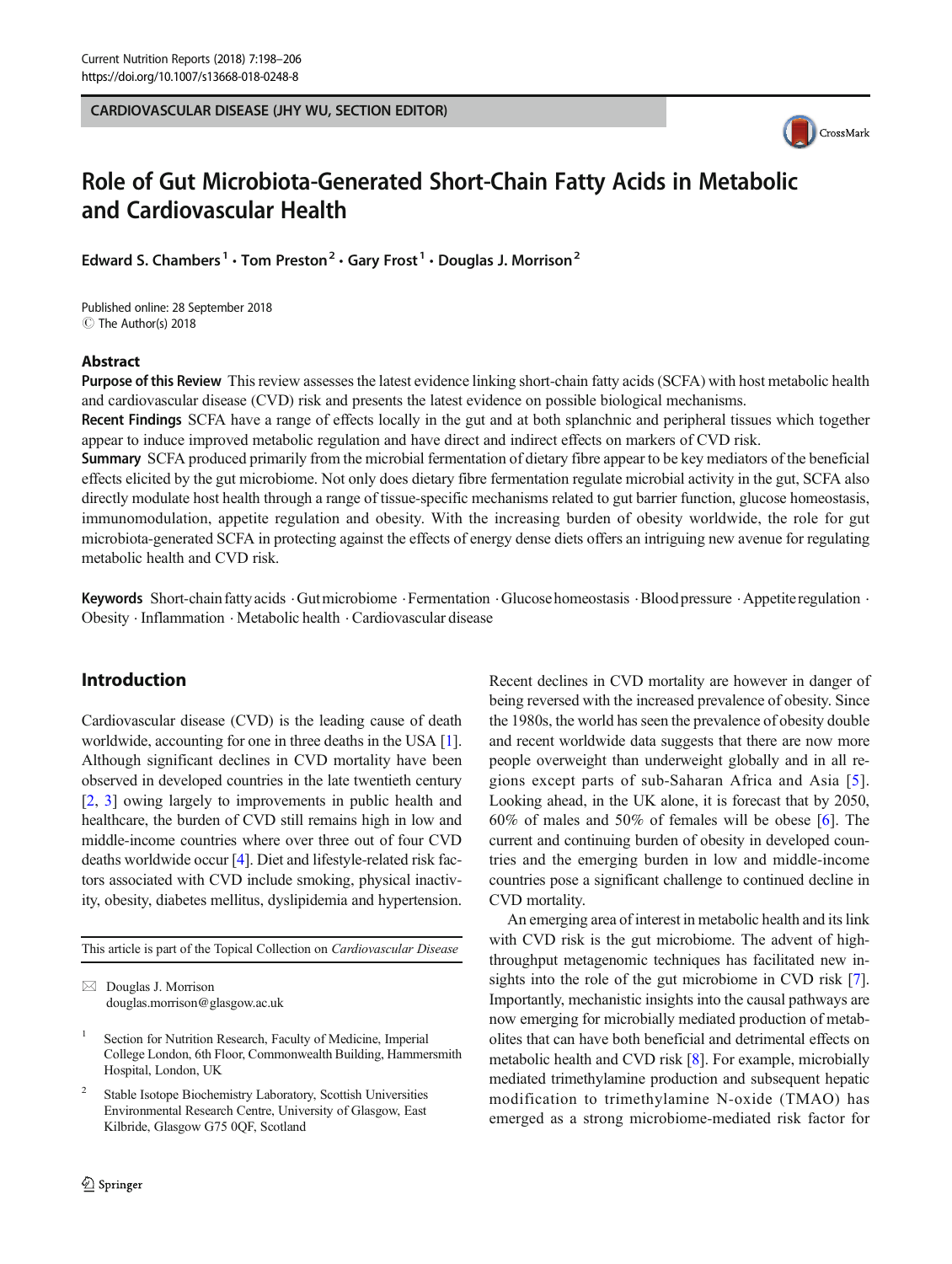CVD [\[9](#page-5-0)–[11\]](#page-5-0). Recent faecal microbial transplant work has demonstrated that TMAO production can by modified by targeting the gut microbiome  $[12\bullet]$  $[12\bullet]$  highlighting the potential of the gut microbiome as a modifiable therapeutic target. The possibilities for modulating gut microbiome activity through dietary, biological or xenobiotic approaches makes this "organ" an attractive target for a range of host health outcomes, with potential for cost-effective individual and population scale interventions. The primary function of the gut microbiome is to process undigested material eluting from the small intestine which includes undigested dietary components and material secreted into the intestine (that remains undigested) by the host including pancreatic secretions, bile acids, mucins and material sloughed from the small intestine through the normal passage of intestinal contents. Of significant biological interest in metabolic health is the role of dietary fibre and the primary products of their breakdown by the gut microbiota, the shortchain fatty acids (SCFA).

## Formation and Primary Function of SCFA in Human Health

A number of recent epidemiological studies have highlighted the inverse association between dietary fibre intake and CVD risk factors [\[13](#page-6-0)–[18\]](#page-6-0). Non-digestible carbohydrates (NDC) are an important fraction of dietary fibre and SCFA are the main products of saccharolytic fermentation of NDC in the large intestine. Acetate, propionate and butyrate are the primary SCFA products and are produced in the approximate molar ratio of 60:20:20 reaching a combined concentration of over 100 mM in the intestinal lumen, although circulating concentrations are much lower for propionate and butyrate especially [\[19](#page-6-0)]. The balance between saccharolytic fermentation and proteolytic fermentation is primarily related to dietary intake and NDC availability to the microbiota. In elegant work, diet switching experiments have demonstrated rapid changes in microbial metabolic activity and diversity related to the protein, lipid and NDC (dietary fibre) content of the diet [\[20](#page-6-0)••, [21\]](#page-6-0). Thus, the microbiome has become an attractive target because of the ease of its modulation by diet, with the aim of altering host response. SCFA play an important role in host health beyond the recovery of energy from undigested food. Butyrate plays an important role in orchestrating the integrity of the large bowel and small intestinal barrier and supplying energy to epithelial cells in the large intestine [[22\]](#page-6-0). Recent work has also demonstrated a role for butyrate in regulating immune response through expansion of Treg cell populations [\[23,](#page-6-0) [24\]](#page-6-0) adding to a body of earlier work on the role of SCFA in ameliorating the pro-inflammatory response of immune cells to antigen stimulus (reviewed in [\[25\]](#page-6-0)). Propionate largely passes across the gut lumen, although a recent study suggests a role for propionate in intestinal gluconeogenesis [[26\]](#page-6-0), where it is almost quantitatively sequestrated in the liver where it may act as a gluconeogenic substrate or be oxidised [[27\]](#page-6-0). Some acetate is converted to butyrate by lumenal bacteria; however, acetate largely escapes splanchnic extraction and is available to peripheral tissues where it can be used for lipogenesis in adipose tissue or oxidised by muscle [\[28\]](#page-6-0). The role of SCFA, including the tissue-specific metabolism of SCFA, has recently been reviewed elsewhere [[29](#page-6-0)]. The complex luminal, splanchnic and peripheral cell-specific nature of SCFA action and sequestration is illustrated in Fig. [1.](#page-2-0)

#### Role of SCFA in Metabolic and Cardiovascular Health

SCFA have a number of potential roles in modulating metabolic health and CVD risk factors through direct and indirect routes.

Blood Pressure Regulation Possibly the most direct route of modulating CVD risk is SCFA modulation of systolic blood pressure (SBP) and diastolic blood pressure (DBP). A recent controlled trial in humans has demonstrated a potential adjuvant effect of butyrate in the reduction of DPB through a reduction in inflammation  $[30]$  $[30]$ , and the abundance of butyrate-producing bacteria has been inversely associated with blood pressure and with plasminogen activator inhibitor-1 levels in early pregnancy [[31](#page-6-0)]. Indirect evidence from dietary fibre studies, that should be treated with caution as to the causal role of SCFA because of the pleiotropic effects of dietary fibre, demonstrate that dietary fibre is associated with reduction in BP in Type 1 diabetes (albeit at higher levels of fibre consumption) [[32\]](#page-6-0). A recent meta-analysis concluded that all dietary fibre types when considered together reduced BP  $(-0.9 \text{ and } -0.7 \text{ mmHg}$  for SBP and DBP, respectively) although the effect size was greater for beta-glucan (− 2.9 and − 1.5 mmHg for SDP and DBP, respectively)-type fibres [[33\]](#page-6-0). The mechanism by which dietary fibres elicit these effects remain to be fully elucidated.

Metabolic Regulation An area where the role of SCFA is gaining much interest is their effects in obesity and metabolic regulation (glucose and lipid homeostasis). Epidemiological and robust animal data demonstrates an inverse relationship between dietary fibre intake and adiposity and weight gain. Recent studies are beginning to provide insight into the role of SCFA. Acetate plays a role in central appetite regulation [[34\]](#page-6-0), and increasing production in the distal colon may be more effective than the proximal colon, promoting fat oxidation, improved glucose homeostasis and inflammatory status [\[35](#page-6-0)•]. The role of acetate in energy homeostasis and substrate metabolism has recently been reviewed elsewhere [\[36](#page-6-0)]. Our recent work using an inulin propionate ester to target deliver to the large intestine has demonstrated in controlled human trials that propionate directly attenuates appetite and food intake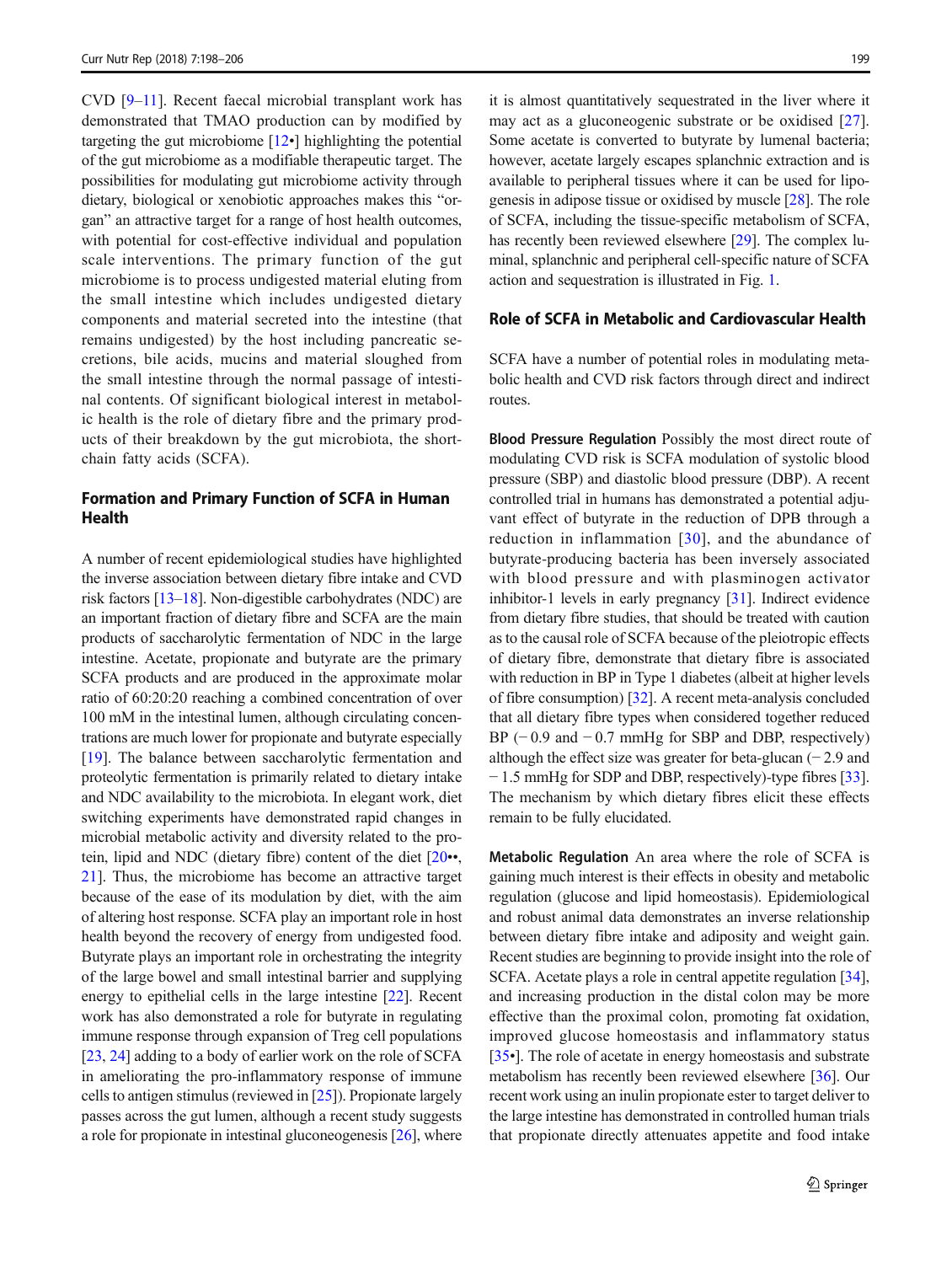<span id="page-2-0"></span>

Fig. 1 Overview of the mechanisms of action of SCFA in metabolic health and CVD. Acetate produced in microbial fermentation in the gut largely escapes first-pass metabolism in the liver. It can contribute acetyl units to lipogenesis in the cytosol of hepatocytes and adipocytes but its primary site of oxidation is peripheral muscle. It can also regulate adipose tissue lipolysis and can act on central appetite regulation. Propionate acts locally in the gut on enteroendocrine L-cells to stimulate release of the anorexigenic gut hormones PYY and GLP-1. Propionate is largely absorbed across the intestine and sequestrated primarily in the liver where it can be oxidised or used in gluconeogenesis. Butyrate is largely

[\[37\]](#page-6-0), influences food choice [\[38\]](#page-6-0), improves pancreatic function [\[39](#page-6-0)] and modulates hepatic lipid accretion [\[40\]](#page-6-0). Oral propionate has also been shown to increase fat oxidation in humans [\[41](#page-7-0)]. Acute oral, but not intravenous, butyrate has been shown to reduce food intake and improve glucose and lipid profiles via a gut-brain neural circuit in animals [[42\]](#page-7-0). In overweight/obese men, colonic infusions of SCFA appear to increase fat oxidation, energy expenditure and PYY release, and decrease adipose tissue lipolysis [[43\]](#page-7-0). Inulin, a fructooligosaccharide prebiotic NDC which is readily fermented producing SCFA, has demonstrated beneficial effects on adiposity [[44](#page-7-0)] substrate metabolism [[45\]](#page-7-0), insulin sensitivity [\[46\]](#page-7-0) and appetite regulation [\[47](#page-7-0)–[49\]](#page-7-0) although the effects seen in humans are inconsistent and may be related to the levels of inulin intake [[50](#page-7-0)]. A recent meta-analysis tentatively concluded that inulin-type fructans elicit a beneficial effect on lipid profiles and glucose metabolism [[51\]](#page-7-0).

oxidised at the gut epithelium where it plays a central role in orchestrating the tight junction protein complexes to control gut barrier function. It also plays role in regulating inflammatory cell populations and function through receptor-mediated and histone deacetylation mechanisms. All three SCFA potentially play a role in blood pressure regulation; acetate and propionate through a complex interplay involving renin production mediated through Olfr78 and counter-regulation through FFAR3 and butyrate through attenuation of angiotensin II-induced expression of renal prorenin receptors and renin

Gut Barrier Function Perhaps the most intriguing role for SCFA that may have the greatest impact on host metabolic health is their importance in orchestrating the epithelial barrier to maintain gut integrity and prevent the translocation of bacterial pro-inflammatory molecules across the gut wall. Of the SCFA produced in the colon, current evidence points towards a key regulatory role for butyrate. A plethora of animal studies have promoted a key role for butyrate in maintaining epithelial integrity [[52,](#page-7-0) [53](#page-7-0)] and restoring normal barrier function in challenge models of disease [[54](#page-7-0)–[57\]](#page-7-0) primarily through orchestration of the tight junction proteins which govern paracellular permeability and solute transport through the channels between intestinal cells [\[58](#page-7-0)]. The consequence of maintaining an optimal gut barrier is preventing the translocation of microbial cell wall components, like lipopolysaccharide, which are strongly pro-inflammatory. An additional pivotal role for butyrate is the induction of mucin production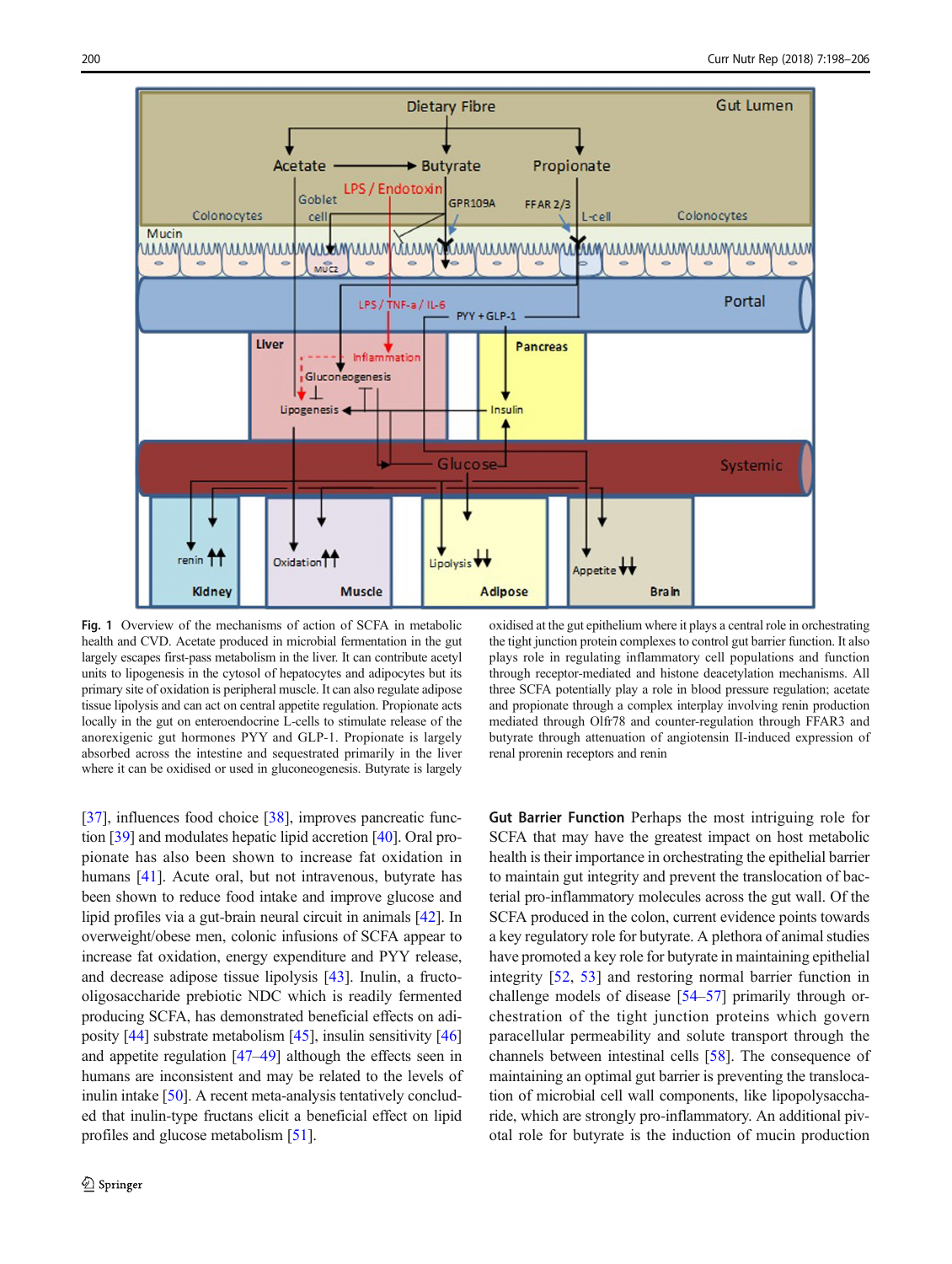which creates a physical barrier between luminal bacterial and epithelial cells [[59\]](#page-7-0). Interestingly, in a recent human study examining gut permeability in hypertension, markers of increased gut permeability and LPS were elevated in hypertensive individuals and a strong correlation was observed between gut permeability and SBP [[60](#page-7-0)•]. The study was only able to demonstrate a protective role for butyrate however in an associated mouse model experiment. Inulin, which is rapidly fermented to SCFA, improves intestinal function in mice [\[61\]](#page-7-0) but improvements in barrier function were not observed in humans [\[62\]](#page-7-0) which create uncertainty about translation of findings from animals to humans.

Gut Microbial Function Recent evidence from animal studies suggest that soluble dietary fibre reduces TMA and TMAO metabolism by 40.6 and 62.6%, respectively, which was associated with increased SCFA production and reduced serum lipids and cholesterol [\[63\]](#page-7-0). In contrast, inulin supplementation in humans had no effect on fasting or post-prandial TMAO levels [\[64](#page-7-0)], indicating the challenges in translating findings from animals to humans and the complexity of the role of different dietary fibres on microbial activity.

## Mechanistic Insights into The Role of SCFA in Metabolic and Cardiovascular Health

SCFA Are Ligands for Several Receptors A number of now deorphaned G protein coupled receptors have been identified for which SCFA act as natural ligands [\[65](#page-7-0), [66\]](#page-7-0). Free fatty acids receptors (FFAR) 2 and 3, which have higher affinity for acetate and propionate, are expressed in the intestine, adipose tissue, pancreas and a number of immune cell subtypes. GPR109A has higher affinity for butyrate and may play a role in inflammatory pathways in the intestine [\[67](#page-7-0)]. Olfactory receptor 78 (Olfr78) receptors have higher affinity for acetate and propionate and are localised in autonomic nerves in the heart and gut, in the smooth muscle cells of arteries and in renal juxtaglomerular cells [\[68](#page-7-0)•]. SCFA also function as histone deacetylase inhibitors (HDACs). Histone acetylation is a key regulator of transcription factor activation and downstream gene expression through regulation of chromatin structure.

Blood Pressure The role of SCFA in the regulation of blood pressure has been examined, mainly in animal models. Acetate and propionate appear to regulate blood pressure in a complex interplay involving induction of renin production through Olfr78 and counter-regulation through FFAR3. Evidence from knock out models suggests that propionate induces release of renal renin and a rise in BP through Olfr78 but can also induce a reduction in BP that appears FFAR3 dependent [[68](#page-7-0)•, [69\]](#page-8-0). In rats, butyrate has been shown to lower BP by attenuating angiotensin II-induced expression of renal prorenin receptors and renin [\[70](#page-8-0)]. However, given the low circulating concentration of butyrate in humans [\[71](#page-8-0)], whether this pathway is physiologically relevant requires further research to elucidate. Circulating concentrations of propionate and butyrate in humans are generally  $< 10 \mu$ mol/L [\[71](#page-8-0)] whereas in animal studies concentrations examined vary from physiological  $< 10 \mu$ mol/L [[70](#page-8-0)] to supra-physiological  $> 0.1$ – 10 mmol/L concentrations [[68](#page-7-0)•].

Gut Barrier Function SCFA and butyrate in particular have long been recognised as important substrates for maintaining a healthy gut. Butyrate is the preferred substrate for colonocytes. More recently, a role for SCFA in regulating epithelial integrity through co-ordinated regulation of tight junction proteins which regulate the intracellular molecular highway between the lumen and hepatic portal system has been postulated. Hyperglycaemia and increased gut permeability are associated with translocation of bacteria and/or their cell wall components which trigger an inflammatory cascade that has been associated with obesity and insulin resistance [\[72](#page-8-0)•]. In mice, butyrate can also act on nucleotidebinding oligomerization domain-like receptors (NLRs), key modulators of inflammation in an FFAR2 dependent manner to regulate key components of the tight junction complex [[73\]](#page-8-0). Work in cell models has revealed a possible role for p38 MAPK  $[74]$ , IL-10 receptor mediated  $[75]$  and AMPK/intracellular ATP [[76](#page-8-0)] regulation of claudin proteins by butyrate. Intriguingly, the involvement of FFAR2 in this pathway opens up a role for other SCFA in regulating barrier function also [\[77](#page-8-0)]. In a high-fat diet-induced steatohepatitis mouse model, butyrate was observed to attenuate steatohepatitis through improvement in high-fat diet-induced intestinal mucosa damage, upregulation of zonulin and reduced endotoxin levels [\[78](#page-8-0)]. These improvements were associated with downregulation of endotoxin-associated genes (TLR4 and Myd88) and expression of pro-inflammatory genes (MCP-1, TNF- $\alpha$ , IL-1, IL-2, IL-6 and IFN- $\gamma$ ) in the liver. Given the emerging critical role of maintaining a competent physical barrier in the gut between the luminal bacteria and the host immune system, well-designed human studies are warranted to elucidate the role of SCFA in gut barrier function.

Appetite Regulation and Energy Intake SCFA have been suggested to protect against diet-induced obesity by reducing appetite and energy intake. However, a number of studies have reported that incorporating SCFA into the diet of rodents has no effect on food intake [[26](#page-6-0), [79\]](#page-8-0). Similarly, in humans, directly incorporating propionate into the diet had no effect on energy intake at an ad libitum test meal or over the 24-h period following consumption [\[80](#page-8-0)]. Oral SCFA are rapidly absorbed from the upper gastrointestinal tract, thus may not markedly raise concentrations in the gut lumen. This would appear to be important for SCFA to promote an effect on appetite regulation.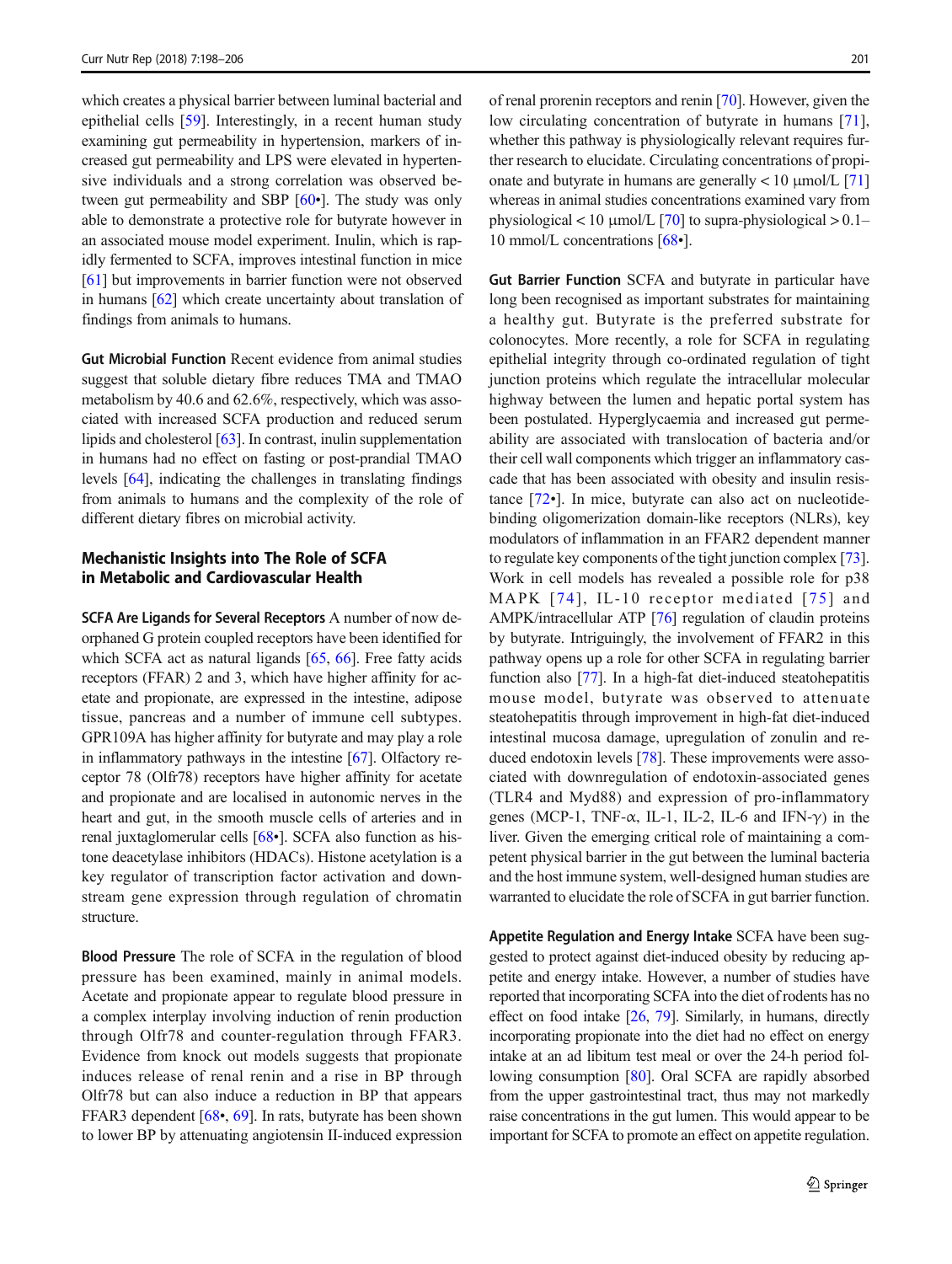A recent study by Li et al. reported a reduction in energy intake following intragastric administration of butyrate but not through intravenous administration of butyrate [\[42\]](#page-7-0). This disparity in results may be due to the fact that intragastric administration allows butyrate to reach its natural site of production in the gut lumen and therefore interact with intestinal receptors, which is not achieved with peripheral administration. Using a targeted approach to delivering propionate to the large intestine, we have demonstrated that propionate induces appetite regulation, reduced food intake and prevent weight gain in humans [\[37](#page-6-0)].

The available rodent and human studies therefore suggest that oral SCFA supplementation does not modulate appetite responses, whilst delivering SCFA to more distally in the gut may reduce energy intake. The SCFA receptors FFAR2 and FFAR3 are co-expressed in glucagon-like peptide 1 (GLP-1) and peptide YY (PYY) expressing cells [[65\]](#page-7-0), leading to the suggestion that SCFAs might reduce energy intake via stimulating the release of these anorectic hormones. Several studies using in vitro models of enteroendocrine cell lines have investigated this effect of SCFAs on gut hormone release [\[81](#page-8-0)]. These reports highlight that SCFAs can stimulate anorectic gut hormone release via FFAR2. It has also been suggested that high levels of SCFA in the lower gut could modulate energy intake via gut-brain neural circuits. For example, De Vadder et al. reported that elevated colonic propionate production could induce vagal signalling in the gut or portal vein via FFAR3 [[26\]](#page-6-0). Similarly, Li et al. found that the decrease in food intake following intragastric administration of butyrate in mice was blocked after vagotomy [\[42](#page-7-0)].

In summary, studies that have targeted delivery of SCFA to the GI tract have shown reductions in energy intake, which may be related to the anorectic gut hormone release and/or direct neural gut-brain signalling via FFAR2 and FFAR3 receptors. SCFA may also modulate body weight and obesity by increasing energy expenditure. Indeed, a number of studies have reported that both acute and chronic administration of SCFAs promotes energy expenditure in rodents [\[42](#page-7-0), [82](#page-8-0), [83\]](#page-8-0). Available studies in humans have also shown that colonic [\[43\]](#page-7-0) and oral SCFA [\[41](#page-7-0)] supplementation raises rates of energy expenditure. It has consistently been reported that the increase in energy expenditure stimulated by SCFA is associated with a promotion in whole-body lipid oxidation [[41](#page-7-0), [43](#page-7-0), [79\]](#page-8-0). The increase in energy expenditure and lipid oxidation by SCFA administration has been postulated to be due to stimulation of sympathetic nervous system (SNS) activity, via FFAR3 expressed at the level of the sympathetic ganglion [[84\]](#page-8-0), an increase in brown adipose tissue (BAT) activity [\[42\]](#page-7-0) and via suppression of PPAR $\gamma$  in peripheral tissues, which upregulates lipid oxidation [[79\]](#page-8-0).

Glucose Homeostasis SCFA have important effects on glucose homeostasis through a range of mechanisms. As previously described, improved gut barrier function reduces inflammation and oxidative stress promoting improved insulin sensitivity (reviewed in [[85\]](#page-8-0)). In dietary fibre supplementation studies in humans, increased plasma propionate has been associated with a reduction in post-prandial insulin [[86\]](#page-8-0) and improved glucose homeostasis [\[37\]](#page-6-0) through improved pancreatic β-cell function [[39\]](#page-6-0) although supplementation with resistant starch observed improvements in glucose homeostasis that appeared to be independent of circulating SCFA and were explained by decreased free fatty acid output [\[87](#page-8-0)]. Acetate and butyrate may also play a role in maintaining β-cell function through their action on cytotoxic T cells, mediated via B-cells and direct action of SCFA on regulatory T cell populations [\[88](#page-8-0)•].

Obesity SCFA protect against diet-induced obesity through a number of mechanisms. SCFA produced in the colon stimulate FFAR 2/3 on enteroendocrine L-cells in the colon leading to release of the anorexigenic gut hormones GLP-1 and PYY [\[81](#page-8-0), [89](#page-8-0)]. The role of acetate in appetite regulation, adiposity and weight gain is controversial. Frost et al. demonstrated that acetate induced central appetite regulation and reduced food intake in mice protecting against diet-induced weight gain [\[34](#page-6-0)]. More recently, Perry et al. have demonstrated that acetate has the opposite effect, leading to increased glucosestimulated insulin secretion, increased ghrelin secretion, hyperphagia and obesity in mice [\[90](#page-8-0)]. These conflicting results require further work to decipher but may be associated with metabolic status and site of acetate administration [\[36](#page-6-0)].

Using a targeted approach to delivering propionate to the large intestine, we have demonstrated that propionate induces appetite regulation, reduced food intake and prevent weight gain in humans that may in part be explained by increased GLP-1 and PYY [\[37](#page-6-0)]. In mice, SCFA have been shown to decrease PPARγ expression and activity leading to increased expression of mitochondrial uncoupling protein 2 and increased AMP-to-ATP ratio, stimulating oxidative metabolism in the liver and adipose tissue via AMPK [\[79](#page-8-0)]. Butyrate may also play a role in preventing diet-induced obesity through increasing energy expenditure by activating of β3 adrenergic receptor mediated lipolysis in white adipose tissue [[82](#page-8-0)] and through activation of the adiponectin-mediated pathway and stimulation of mitochondrial function in the skeletal muscle [\[91](#page-8-0)]. In a type 2 diabetes mouse model, butyrate—a potent HDAC inhibitor—attenuated myocyte apoptosis, reduced production of reactive oxygen species and increased angiogenesis through MKK3/p38/PRAK activation [[92](#page-8-0)]. Accumulation of fat in the liver is associated with impaired hepatic insulin sensitivity and is associated with type 2 diabetes [[93](#page-8-0)]. In humans [[40](#page-6-0)] and mice [[94](#page-8-0)], propionate has been associated with preventing hepatic lipid accumulation through suppression of genes involved in fatty acid synthesis and potentially through competition for intracellular co-enzyme A stores.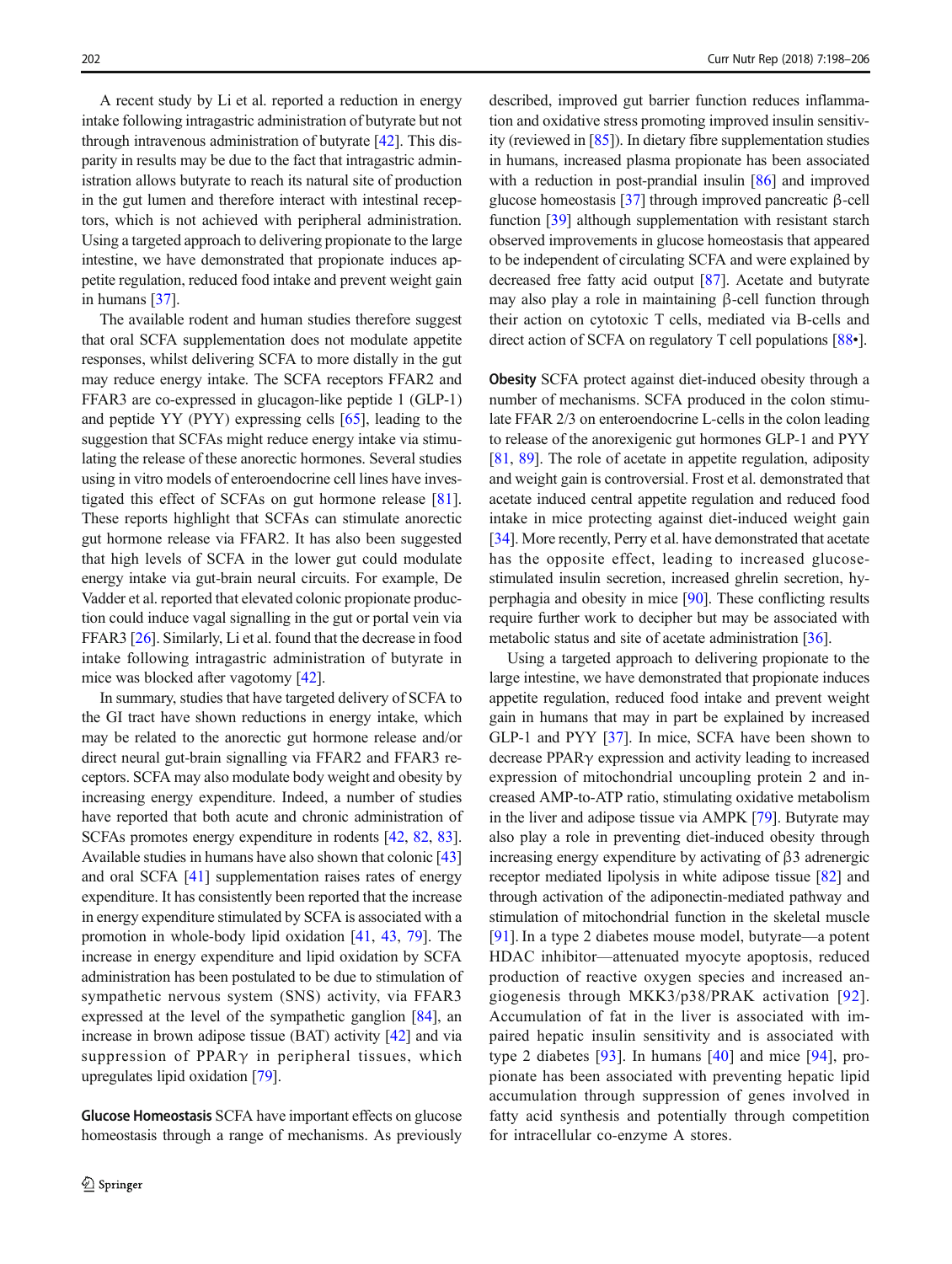## <span id="page-5-0"></span>Conclusions and Future Perspectives

There is quite compelling evidence from animal models that SCFA can play an important role in regulating metabolic health and mitigating CVD risk. However, careful interpretation of the evidence is necessary particularly when using global genetic knockout models because of the tissue-specific nature of expression of receptors for SCFA. Furthermore, cognisance must be made of the physiologically relevant concentrations that various tissues are exposed to. Whilst oral supplementation or gavage with SCFA is practical and attractive for animal studies, this is generally not how SCFA appear in the gut in humans. The site and rate of SCFA production in the gut may be critical to the physiological consequences and therefore modelling human physiology is important to correctly interpreting animal studies. Better still, well-controlled human intervention studies are needed to develop a strong evidence base if the research and clinical community are to be convinced of the beneficial role SCFA play in human health. With emerging effects around the importance of SCFA for the regulation of barrier function and inflammation, it is critical that we understand the relevance of these effects for disease mitigation because there are relatively inexpensive options to intervene at the population level. The role of SCFA in managing adiposity and body weight gain is well documented in animals and the emergent role of SCFA in appetite regulation and obesity in humans also presents an exciting opportunity to intervene at a population level to tackle perhaps the most pressing health issue of our time—obesity.

Acknowledgements This article was enabled by support from the UK Biotechnology and Biological Sciences Research Council (BB/ L004259/1, BB/H004815/1) and was supported by the NIHR CRF BRC at Imperial College (IC) Healthcare NHS Trust. The views expressed are those of the authors and not necessarily those of IC, the NHS, the NIHR or the Department of Health. The Division of Diabetes, Endocrinology and Metabolism and Investigative Medicine is funded by grants from the MRC, BBSRC, NIHR, an Integrative Mammalian Biology (IMB) Capacity Building Award, an FP7- HEALTH- 2009- 241592 EuroCHIP grant and is supported by the NIHR Biomedical Research Centre Funding Scheme. GF holds an NIHR Senior Investigator Award.

#### Compliance with Ethical Standards

Conflict of Interest Edward S. Chambers declares that he has no conflict of interest.

Tom Preston is a co-inventor on issued patent #WO2014020344 ("Compounds and their effects on appetite control and insulin sensitivity").

Gary Frost is a co-inventor on issued patent #WO2014020344 ("Compounds and their effects on appetite control and insulin sensitivity").

Douglas J. Morrison is a co-inventor on issued patent #WO2014020344 ("Compounds and their effects on appetite control and insulin sensitivity").

Human and Animal Rights and Informed Consent This article does not contain any studies with human or animal subjects performed by any of the authors.

Open Access This article is distributed under the terms of the Creative Commons Attribution 4.0 International License (http:// creativecommons.org/licenses/by/4.0/), which permits unrestricted use, distribution, and reproduction in any medium, provided you give appropriate credit to the original author(s) and the source, provide a link to the Creative Commons license, and indicate if changes were made.

# References

Papers of particular interest, published recently, have been highlighted as:

- Of importance
- •• Of major importance
- 1. Mozaffarian D, Benjamin EJ, Go AS, Arnett DK, Blaha MJ, Cushman M, et al. Heart Disease and Stroke Statistics-2016 update: a report from the American Heart Association. Circulation. 2016;133(4):e38–360. [https://doi.org/10.1161/CIR.](https://doi.org/10.1161/CIR.0000000000000350) [0000000000000350.](https://doi.org/10.1161/CIR.0000000000000350)
- 2. Roth GA, Johnson CO, Abate KH, Abd-Allah F, Ahmed M, Alam K, et al. The burden of cardiovascular diseases among US states, 1990-2016. JAMA Cardiol. 2018;3(5):375–89. [https://doi.org/10.](https://doi.org/10.1001/jamacardio.2018.0385) [1001/jamacardio.2018.0385](https://doi.org/10.1001/jamacardio.2018.0385).
- 3. Bhatnagar P, Wickramasinghe K, Wilkins E, Townsend N. Trends in the epidemiology of cardiovascular disease in the UK. Heart. 2016;102(24):1945–52. [https://doi.org/10.1136/heartjnl-2016-309573.](https://doi.org/10.1136/heartjnl-2016-309573)
- 4. WHO | Global atlas on cardiovascular disease prevention and control. WHO. 2015. doi:/entity/cardiovascular\_diseases/publications/ atlas\_cvd/en/index.html.
- 5. Trends in adult body-mass index in 200 countries from 1975 to 2014: a pooled analysis of 1698 population-based measurement studies with 19.2 million participants. Lancet. 2016;387(10026): 1377–96. doi[:https://doi.org/10.1016/s0140-6736\(16\)30054-x](https://doi.org/10.1016/s0140-6736(16)30054-x).
- 6. Butland B, Jebb S, Kopelman P, McPherson K, Thomas S, Mardell J. Foresight: Tackling Obesities: Future Choices. [http://www.](http://www.foresight.gov.uk) [foresight.gov.uk](http://www.foresight.gov.uk). 2009.
- 7. Kelly TN, Bazzano LA, Ajami NJ, He H, Zhao J, Petrosino JF, et al. Gut microbiome associates with lifetime cardiovascular disease risk profile among Bogalusa Heart Study participants. Circ Res. 2016;119(8):956–64. [https://doi.org/10.1161/circresaha.116.309219.](https://doi.org/10.1161/circresaha.116.309219)
- 8. Wang Z, Zhao Y. Gut microbiota derived metabolites in cardiovascular health and disease. Protein Cell. 2018;9:416–31. [https://doi.](https://doi.org/10.1007/s13238-018-0549-0) [org/10.1007/s13238-018-0549-0](https://doi.org/10.1007/s13238-018-0549-0).
- 9. Heianza Y, Ma W, Manson JE, Rexrode KM, Qi L. Gut microbiota metabolites and risk of major adverse cardiovascular disease events and death: a systematic review and meta-analysis of prospective studies. J Am Heart Assoc. 2017;6(7). [https://doi.org/10.1161/](https://doi.org/10.1161/jaha.116.004947) [jaha.116.004947.](https://doi.org/10.1161/jaha.116.004947)
- 10. Senthong V, Wang Z, Li XS, Fan Y, Wu Y, Tang WH et al. Intestinal microbiota-generated metabolite trimethylamine-N-oxide and 5-year mortality risk in stable coronary artery disease: the contributory role of intestinal microbiota in a COURAGE-like patient cohort. J Am Heart Assoc. 2016;5(6). [https://doi.org/10.1161/jaha.115.002816.](https://doi.org/10.1161/jaha.115.002816)
- 11. Zhu W, Wang Z, Tang WHW, Hazen SL. Gut microbe-generated trimethylamine N-oxide from dietary choline is prothrombotic in subjects. Circulation. vol 17. United States2017. p. 1671–1673.
- 12.• Gregory JC, Buffa JA, Org E, Wang Z, Levison BS, Zhu W, et al. Transmission of atherosclerosis susceptibility with gut microbial transplantation. J Biol Chem. 2015;290(9):5647–60. [https://doi.](https://doi.org/10.1074/jbc.M114.618249) [org/10.1074/jbc.M114.618249](https://doi.org/10.1074/jbc.M114.618249) The study by Gregory et al (2015) demonstrates that a gut microbiome which produces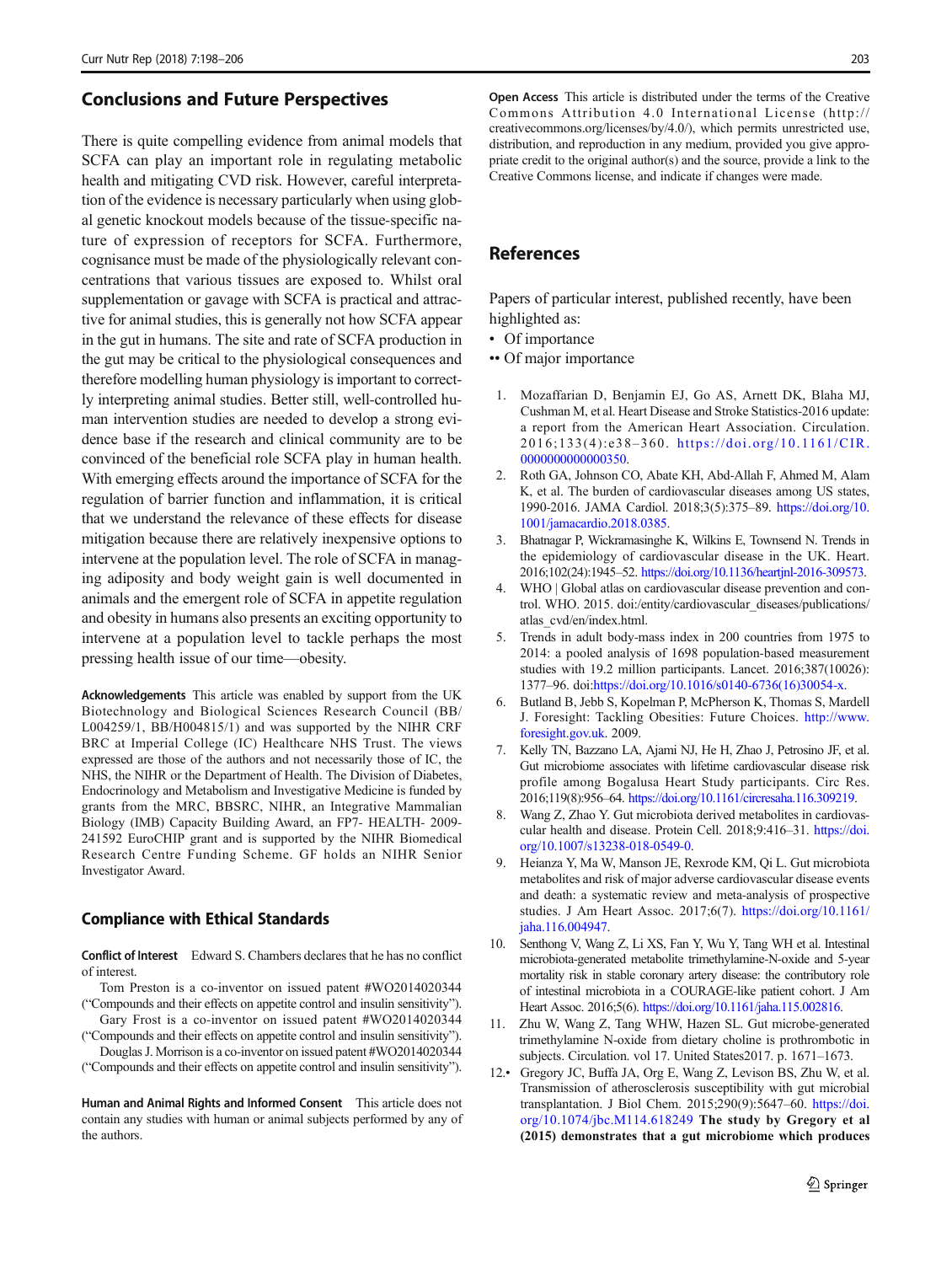<span id="page-6-0"></span>higher levels of TMAO can be transplanted to replicate atherosclerotic lesions in an antibiotic-treated apolipoprotein e null mouse model.

- 13. Hartley L, May MD, Loveman E, Colquitt JL, Rees K. Dietary fibre for the primary prevention of cardiovascular disease. Cochrane Database Syst Rev. 2016(1):Cd011472. [https://doi.org/10.1002/](https://doi.org/10.1002/14651858.CD011472.pub2) [14651858.CD011472.pub2.](https://doi.org/10.1002/14651858.CD011472.pub2)
- Kim Y, Je Y. Dietary fibre intake and mortality from cardiovascular disease and all cancers: a meta-analysis of prospective cohort studies. Arch Cardiovasc Dis. 2016;109(1):39–54. [https://doi.org/10.](https://doi.org/10.1016/j.acvd.2015.09.005) [1016/j.acvd.2015.09.005.](https://doi.org/10.1016/j.acvd.2015.09.005)
- 15. Liu L, Wang S, Liu J. Fiber consumption and all-cause, cardiovascular, and cancer mortalities: a systematic review and meta-analysis of cohort studies. Mol Nutr Food Res. 2015;59(1):139–46. [https://](https://doi.org/10.1002/mnfr.201400449) [doi.org/10.1002/mnfr.201400449](https://doi.org/10.1002/mnfr.201400449).
- 16. Hajishafiee M, Saneei P, Benisi-Kohansal S, Esmaillzadeh A. Cereal fibre intake and risk of mortality from all causes, CVD, cancer and inflammatory diseases: a systematic review and metaanalysis of prospective cohort studies. Br J Nutr. 2016;116(2):343– 52. <https://doi.org/10.1017/s0007114516001938>.
- 17. Micha R, Shulkin ML, Penalvo JL, Khatibzadeh S, Singh GM, Rao M, et al. Etiologic effects and optimal intakes of foods and nutrients for risk of cardiovascular diseases and diabetes: systematic reviews and meta-analyses from the Nutrition and Chronic Diseases Expert Group (NutriCoDE). PLoS One. 2017;12(4):e0175149. [https://doi.](https://doi.org/10.1371/journal.pone.0175149) [org/10.1371/journal.pone.0175149](https://doi.org/10.1371/journal.pone.0175149).
- McRae MP. Dietary fiber is beneficial for the prevention of cardiovascular disease: an umbrella review of meta-analyses. J Chiropr Med. 2017;16(4):289–99. [https://doi.org/10.1016/j.jcm.2017.05.005.](https://doi.org/10.1016/j.jcm.2017.05.005)
- 19. Boets E, Gomand SV, Deroover L, Preston T, Vermeulen K, De Preter V, et al. Systemic availability and metabolism of colonic-derived shortchain fatty acids in healthy subjects: a stable isotope study. J Physiol. 2017;595(2):541–55. <https://doi.org/10.1113/jp272613>.
- 20.•• David LA, Maurice CF, Carmody RN, Gootenberg DB, Button JE, Wolfe BE, et al. Diet rapidly and reproducibly alters the human gut microbiome. Nature. 2014;505(7484):559–63. [https://doi.org/10.](https://doi.org/10.1038/nature12820) [1038/nature12820](https://doi.org/10.1038/nature12820) The study by David et al (2014) elegantly demonstrates the rapid change in microbial fermentation patterns and bacterial diversity that are largely driven by dietary inputs reflecting the balance between carbohydrate and protein fermentation by the gut microbiota.
- 21. O'Keefe SJ, Li JV, Lahti L, Ou J, Carbonero F, Mohammed K, et al. Fat, fibre and cancer risk in African Americans and rural Africans. Nat Commun. 2015;6:6342. [https://doi.org/10.1038/ncomms7342.](https://doi.org/10.1038/ncomms7342)
- 22. Mathewson ND, Jenq R, Mathew AV, Koenigsknecht M, Hanash A, Toubai T, et al. Gut microbiome derived metabolites modulate intestinal epithelial cell damage and mitigate graft-versus-host disease. Nat Immunol. 2016;17(5):505–13. [https://doi.org/10.1038/ni.3400.](https://doi.org/10.1038/ni.3400)
- 23. Arpaia N, Campbell C, Fan XY, Dikiy S, van der Veeken J, deRoos P, et al. Metabolites produced by commensal bacteria promote peripheral regulatory T-cell generation. Nature. 2013;504(7480):451. [https://doi.org/10.1038/nature12726.](https://doi.org/10.1038/nature12726)
- 24. Furusawa Y, Obata Y, Fukuda S, Endo TA, Nakato G, Takahashi D, et al. Commensal microbe-derived butyrate induces the differentiation of colonic regulatory T cells. Nature. 2013;504(7480):446–50. [https://doi.org/10.1038/nature12721.](https://doi.org/10.1038/nature12721)
- 25. Sun M, Wu W, Liu Z, Cong Y. Microbiota metabolite short chain fatty acids, GPCR, and inflammatory bowel diseases. J Gastroenterol. 2017;52(1):1–8. [https://doi.org/10.1007/s00535-](https://doi.org/10.1007/s00535-016-1242-9) [016-1242-9](https://doi.org/10.1007/s00535-016-1242-9).
- 26. De Vadder F, Kovatcheva-Datchary P, Goncalves D, Vinera J, Zitoun C, Duchampt A, et al. Microbiota-generated metabolites promote metabolic benefits via gut-brain neural circuits. Cell. 2014;156(1–2):84–96. [https://doi.org/10.1016/j.cell.2013.12.016.](https://doi.org/10.1016/j.cell.2013.12.016)
- 27. Wilson KA, Han Y, Zhang M, Hess JP, Chapman KA, Cline GW, et al. Inter-relations between 3-hydroxypropionate and propionate

2 Springer

metabolism in rat liver: relevance to disorders of propionyl-CoA metabolism. Am J Physiol Endocrinol Metab. 2017;313(4):E413– e28. <https://doi.org/10.1152/ajpendo.00105.2017>.

- 28. den Besten G, Lange K, Havinga R, van Dijk TH, Gerding A, van Eunen K, et al. Gut-derived short-chain fatty acids are vividly assimilated into host carbohydrates and lipids. Am J Physiol Gastrointest Liver Physiol. 2013;305(12):G900–10. [https://doi.](https://doi.org/10.1152/ajpgi.00265.2013) [org/10.1152/ajpgi.00265.2013.](https://doi.org/10.1152/ajpgi.00265.2013)
- 29. Morrison DJ, Preston T. Formation of short chain fatty acids by the gut microbiota and their impact on human metabolism. Gut Microbes. 2016;7(3):189–200. [https://doi.org/10.1080/19490976.](https://doi.org/10.1080/19490976.2015.1134082) [2015.1134082](https://doi.org/10.1080/19490976.2015.1134082).
- 30. Roshanravan N, Mahdavi R, Alizadeh E, Jafarabadi MA, Hedayati M, Ghavami A, et al. Effect of butyrate and inulin supplementation on glycemic status, lipid profile and glucagon-like peptide 1 level in patients with type 2 diabetes: a randomized double-blind. Placebo-Controlled Trial Horm Metab Res. 2017;49(11):886–91. [https://doi.](https://doi.org/10.1055/s-0043-119089) [org/10.1055/s-0043-119089.](https://doi.org/10.1055/s-0043-119089)
- 31. Gomez-Arango LF, Barrett HL, McIntyre HD, Callaway LK, Morrison M, Dekker NM. Increased systolic and diastolic blood pressure is associated with altered gut microbiota composition and butyrate production in early pregnancy. Hypertension. 2016;68(4): 974–81. [https://doi.org/10.1161/hypertensionaha.116.07910.](https://doi.org/10.1161/hypertensionaha.116.07910)
- 32. Beretta MV, Bernaud FR, Nascimento C, Steemburgo T, Rodrigues TC. Higher fiber intake is associated with lower blood pressure levels in patients with type 1 diabetes. Arch Endocrinol Metab. 2018;62(1):47–54. <https://doi.org/10.20945/2359-3997000000008>.
- 33. Evans CE, Greenwood DC, Threapleton DE, Cleghorn CL, Nykjaer C, Woodhead CE, et al. Effects of dietary fibre type on blood pressure: a systematic review and meta-analysis of randomized controlled trials of healthy individuals. J Hypertens. 2015;33(5):897-911. [https://doi.org/](https://doi.org/10.1097/hjh.0000000000000515) [10.1097/hjh.0000000000000515](https://doi.org/10.1097/hjh.0000000000000515).
- 34. Frost G, Sleeth ML, Sahuri-Arisoylu M, Lizarbe B, Cerdan S, Brody L, et al. The short-chain fatty acid acetate reduces appetite via a central homeostatic mechanism. Nat Commun. 2014;5:3611. [https://doi.org/10.1038/ncomms4611.](https://doi.org/10.1038/ncomms4611)
- 35.• van der Beek CM, Canfora EE, Lenaerts K, Troost FJ, Olde Damink SWM, Holst JJ, et al. Distal, not proximal, colonic acetate infusions promote fat oxidation and improve metabolic markers in overweight/obese men. Clin Sci (Lond). 2016;130(22):2073–82. <https://doi.org/10.1042/cs20160263> The study by van der Beek (2016) highlights the importance of regional SCFA producton in the gut and that studies using oral versus regional delivery of SCFA need to be interpreted with caution due to the regional and tissue-specific nature of SCFA physiology.
- 36. Canfora EE, Blaak EE. Acetate: a diet-derived key metabolite in energy metabolism: good or bad in context of obesity and glucose homeostasis? Curr Opin Clin Nutr Metab Care. 2017;20(6):477– 83. <https://doi.org/10.1097/mco.0000000000000408>.
- 37. Chambers ES, Viardot A, Psichas A, Morrison DJ, Murphy KG, Zac-Varghese SEK, et al. Effects of targeted delivery of propionate to the human colon on appetite regulation, body weight maintenance and adiposity in overweight adults. Gut. 2014;64:1744–54. <https://doi.org/10.1136/gutjnl-2014-307913>.
- 38. Byrne CS, Chambers ES, Alhabeeb H, Chhina N, Morrison DJ, Preston T, et al. Increased colonic propionate reduces anticipatory reward responses in the human striatum to high-energy foods. Am J Clin Nutr. 2016;104(1):5–14. <https://doi.org/10.3945/ajcn.115.126706>.
- 39. Pingitore A, Chambers ES, Hill T, Maldonado IR, Liu B, Bewick G, et al. The diet-derived short chain fatty acid propionate improves beta-cell function in humans and stimulates insulin secretion from human islets in vitro. Diabetes Obes Metab. 2017;19(2):257–65. <https://doi.org/10.1111/dom.12811>.
- 40. Chambers ES, Byrne CS, Rugyendo A, Morrison DJ, Preston T, Tedford MC, et al. The effects of dietary supplementation with inulin and inulin-propionate ester on hepatic steatosis in adults with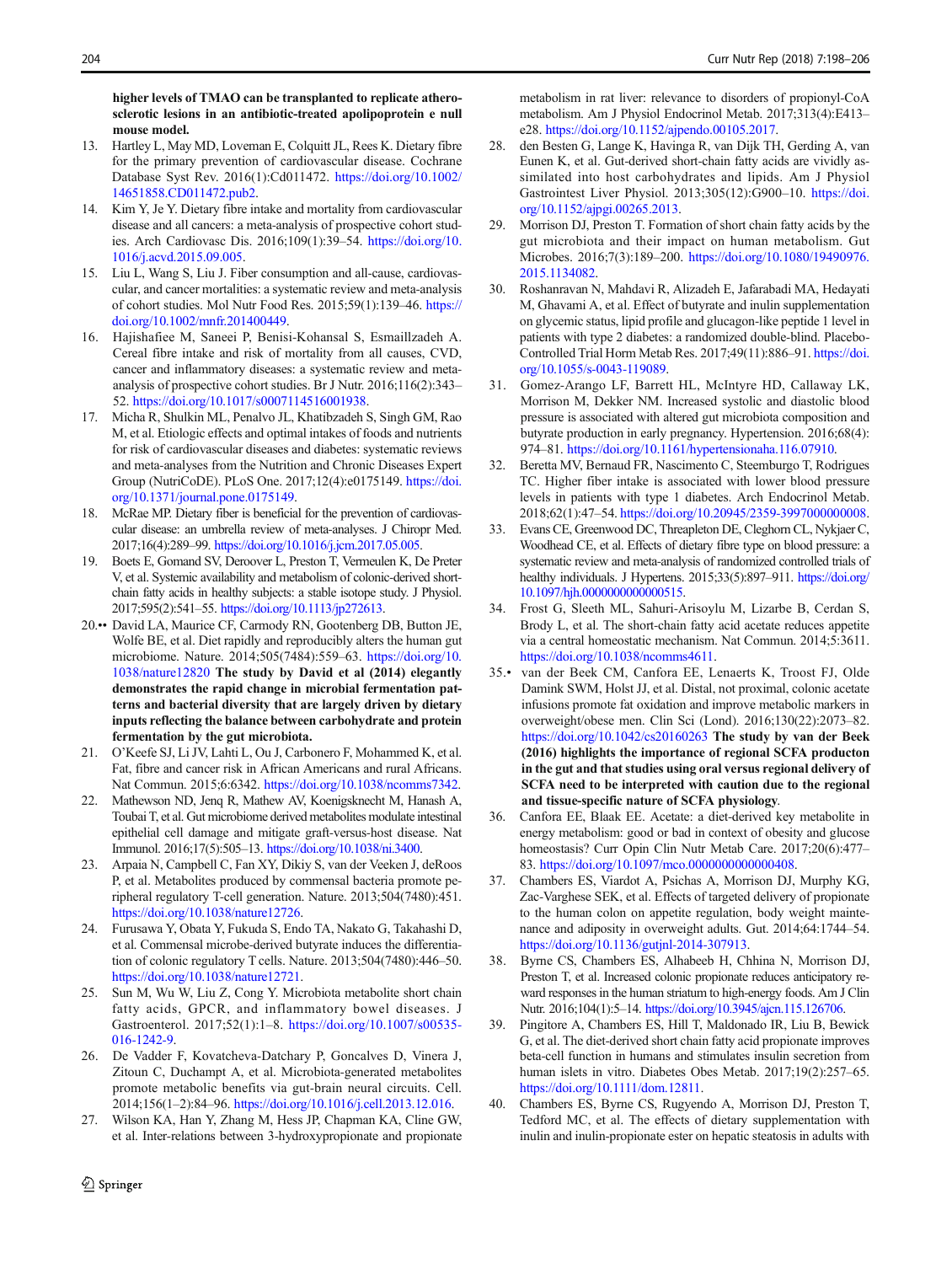<span id="page-7-0"></span>non-alcoholic fatty liver disease. Diabetes Obes Metab. 2018. [https://doi.org/10.1111/dom.13500.](https://doi.org/10.1111/dom.13500)

- 41. Chambers ES, Byrne CS, Aspey K, Chen Y, Khan S, Morrison DJ, et al. Acute oral sodium propionate supplementation raises resting energy expenditure and lipid oxidation in fasted humans. Diabetes Obes Metab. 2018;20(4):1034–9. [https://doi.org/10.1111/dom.](https://doi.org/10.1111/dom.13159) [13159.](https://doi.org/10.1111/dom.13159)
- 42. Li Z, Yi CX, Katiraei S, Kooijman S, Zhou E, Chung CK, et al. Butyrate reduces appetite and activates brown adipose tissue via the gut-brain neural circuit. Gut. 2018;67(7):1269–79. [https://doi.org/](https://doi.org/10.1136/gutjnl-2017-314050) [10.1136/gutjnl-2017-314050](https://doi.org/10.1136/gutjnl-2017-314050).
- 43. Canfora EE, van der Beek CM, Jocken JWE, Goossens GH, Holst JJ, Olde Damink SWM, et al. Colonic infusions of short-chain fatty acid mixtures promote energy metabolism in overweight/obese men: a randomized crossover trial. Sci Rep. 2017;7(1):2360. [https://doi.org/10.1038/s41598-017-02546-x.](https://doi.org/10.1038/s41598-017-02546-x)
- 44. Nicolucci AC, Hume MP, Martinez I, Mayengbam S, Walter J, Reimer RA. Prebiotics reduce body fat and Alter intestinal microbiota in children who are overweight or with obesity. Gastroenterology. 2017;153(3):711–22. [https://doi.org/10.1053/j.](https://doi.org/10.1053/j.gastro.2017.05.055) [gastro.2017.05.055](https://doi.org/10.1053/j.gastro.2017.05.055).
- 45. van der Beek CM, Canfora EE, Kip AM, Gorissen SHM, Olde Damink SWM, van Eijk HM, et al. The prebiotic inulin improves substrate metabolism and promotes short-chain fatty acid production in overweight to obese men. Metabolism. 2018;87:25–35. [https://doi.org/10.1016/j.metabol.2018.06.009.](https://doi.org/10.1016/j.metabol.2018.06.009)
- 46. Weitkunat K, Stuhlmann C, Postel A, Rumberger S, Fankhanel M, Woting A, et al. Short-chain fatty acids and inulin, but not guar gum, prevent diet-induced obesity and insulin resistance through differential mechanisms in mice. Sci Rep. 2017;7(1):6109. [https://](https://doi.org/10.1038/s41598-017-06447-x) [doi.org/10.1038/s41598-017-06447-x.](https://doi.org/10.1038/s41598-017-06447-x)
- 47. Singh A, Zapata RC, Pezeshki A, Reidelberger RD, Chelikani PK. Inulin fiber dose-dependently modulates energy balance, glucose tolerance, gut microbiota, hormones and diet preference in highfat-fed male rats. J Nutr Biochem. 2018;59:142–52. [https://doi.](https://doi.org/10.1016/j.jnutbio.2018.05.017) [org/10.1016/j.jnutbio.2018.05.017.](https://doi.org/10.1016/j.jnutbio.2018.05.017)
- 48. Reimer RA, Willis HJ, Tunnicliffe JM, Park H, Madsen KL, Soto-Vaca A. Inulin-type fructans and whey protein both modulate appetite but only fructans alter gut microbiota in adults with overweight/obesity: a randomized controlled trial. Mol Nutr Food Res. 2017;61(11). <https://doi.org/10.1002/mnfr.201700484>.
- 49. Hume MP, Nicolucci AC, Reimer RA. Prebiotic supplementation improves appetite control in children with overweight and obesity: a randomized controlled trial. Am J Clin Nutr. 2017;105(4):790–9. [https://doi.org/10.3945/ajcn.116.140947.](https://doi.org/10.3945/ajcn.116.140947)
- Guess ND, Dornhorst A, Oliver N, Frost GS. A randomised crossover trial: the effect of inulin on glucose homeostasis in subtypes of prediabetes. Ann Nutr Metab. 2016;68(1):26–34. [https://doi.org/10.](https://doi.org/10.1159/000441626) [1159/000441626.](https://doi.org/10.1159/000441626)
- 51. Liu F, Prabhakar M, Ju J, Long H, Zhou HW. Effect of inulin-type fructans on blood lipid profile and glucose level: a systematic review and meta-analysis of randomized controlled trials. Eur J Clin Nutr. 2017;71(1):9–20. [https://doi.org/10.1038/ejcn.2016.156.](https://doi.org/10.1038/ejcn.2016.156)
- 52. Gonzalez A, Krieg R, Massey HD, Carl D, Ghosh S, Gehr TWB, et al. Sodium butyrate ameliorates insulin resistance and renal failure in CKD rats by modulating intestinal permeability and mucin expression. Nephrol Dial Transplant. 2018. [https://doi.org/10.1093/](https://doi.org/10.1093/ndt/gfy238) [ndt/gfy238](https://doi.org/10.1093/ndt/gfy238).
- 53. Feng W, Wu Y, Chen G, Fu S, Li B, Huang B, et al. Sodium butyrate attenuates diarrhea in weaned piglets and promotes tight junction protein expression in colon in a GPR109A-dependent manner. Cell Physiol Biochem. 2018;47(4):1617–29. [https://doi.](https://doi.org/10.1159/000490981) [org/10.1159/000490981](https://doi.org/10.1159/000490981).
- 54. Hu ED, Chen DZ, Wu JL, Lu FB, Chen L, Zheng MH, et al. High fiber dietary and sodium butyrate attenuate experimental autoimmune hepatitis through regulation of immune regulatory cells and

intestinal barrier. Cell Immunol. 2018;328:24–32. [https://doi.org/](https://doi.org/10.1016/j.cellimm.2018.03.003) [10.1016/j.cellimm.2018.03.003](https://doi.org/10.1016/j.cellimm.2018.03.003).

- 55. Matheus VA, Monteiro L, Oliveira RB, Maschio DA, Collares-Buzato CB. Butyrate reduces high-fat diet-induced metabolic alterations, hepatic steatosis and pancreatic beta cell and intestinal barrier dysfunctions in prediabetic mice. Exp Biol Med (Maywood). 2017:1535370217708188. [https://doi.org/10.1177/](https://doi.org/10.1177/1535370217708188) [1535370217708188.](https://doi.org/10.1177/1535370217708188)
- 56. Han X, Song H, Wang Y, Sheng Y, Chen J. Sodium butyrate protects the intestinal barrier function in peritonitic mice. Int J Clin Exp Med. 2015;8(3):4000-7.
- 57. Yang F, Wang LK, Li X, Wang LW, Han XQ, Gong ZJ. Sodium butyrate protects against toxin-induced acute liver failure in rats. Hepatobiliary Pancreat Dis Int. 2014;13(3):309–15.
- 58. Morkl S, Lackner S, Meinitzer A, Mangge H, Lehofer M, Halwachs B, et al. Gut microbiota, dietary intakes and intestinal permeability reflected by serum zonulin in women. Eur J Nutr. 2018. [https://doi.](https://doi.org/10.1007/s00394-018-1784-0) [org/10.1007/s00394-018-1784-0](https://doi.org/10.1007/s00394-018-1784-0).
- 59. Cornick S, Tawiah A, Chadee K. Roles and regulation of the mucus barrier in the gut. Tissue Barriers. 2015;3(1–2):e982426. [https://doi.](https://doi.org/10.4161/21688370.2014.982426) [org/10.4161/21688370.2014.982426.](https://doi.org/10.4161/21688370.2014.982426)
- 60.• Kim S, Goel R, Kumar A, Qi Y, Lobaton G, Hosaka K, et al. Imbalance of gut microbiome and intestinal epithelial barrier dysfunction in patients with high blood pressure. Clin Sci (Lond). 2018;132(6):701–18. <https://doi.org/10.1042/cs20180087> The study by Kim et al (2018) is noteworthy because of the observed association between a range of markers for gut barrier function and blood pressure. Although a causal relationship has not been established in humans, animal model data suggests a key role for the SCFA butyrate.
- 61. Liu TW, Cephas KD, Holscher HD, Kerr KR, Mangian HF, Tappenden KA, et al. Nondigestible fructans alter gastrointestinal barrier function, gene expression, histomorphology, and the microbiota profiles of diet-induced obese C57BL/6J mice. J Nutr. 2016;146(5):949–56. <https://doi.org/10.3945/jn.115.227504>.
- 62. Ferolla SM, Couto CA, Costa-Silva L, Armiliato GN, Pereira CA, Martins FS et al. Beneficial effect of synbiotic supplementation on hepatic steatosis and anthropometric parameters, but not on gut permeability in a population with nonalcoholic steatohepatitis. Nutrients. 2016;8(7). <https://doi.org/10.3390/nu8070397>.
- 63. Li Q, Wu T, Liu R, Zhang M, Wang R. Soluble Dietary fiber reduces trimethylamine metabolism via gut microbiota and coregulates host AMPK pathways. Mol Nutr Food Res. 2017;61(12). [https://doi.org/10.1002/mnfr.201700473.](https://doi.org/10.1002/mnfr.201700473)
- 64. Baugh ME, Steele CN, Angiletta CJ, Mitchell CM, Neilson AP, Davy BM et al. Inulin Supplementation does not reduce plasma trimethylamine N-oxide concentrations in individuals at risk for type 2 diabetes. nutrients. 2018;10(6). [https://doi.org/10.3390/](https://doi.org/10.3390/nu10060793) [nu10060793.](https://doi.org/10.3390/nu10060793)
- 65. Kimura I, Inoue D, Hirano K, Tsujimoto G. The SCFA receptor GPR43 and energy metabolism. Front Endocrinol (Lausanne). 2014;5:85. [https://doi.org/10.3389/fendo.2014.00085.](https://doi.org/10.3389/fendo.2014.00085)
- 66. Bolognini D, Tobin AB, Milligan G, Moss CE. The pharmacology and function of receptors for short-chain fatty acids. Mol Pharmacol. 2016;89(3):388–98. [https://doi.org/10.1124/mol.115.](https://doi.org/10.1124/mol.115.102301) [102301.](https://doi.org/10.1124/mol.115.102301)
- 67. Singh N, Gurav A, Sivaprakasam S, Brady E, Padia R, Shi H, et al. Activation of the receptor (Gpr109a) for niacin and the commensal metabolite butyrate suppresses colonic inflammation and carcinogenesis. Immunity. 2014;40(1):128–39. [https://doi.org/10.1016/j.](https://doi.org/10.1016/j.immuni.2013.12.007) [immuni.2013.12.007.](https://doi.org/10.1016/j.immuni.2013.12.007)
- 68.• Pluznick JL, Protzko RJ, Gevorgyan H, Peterlin Z, Sipos A, Han J, et al. Olfactory receptor responding to gut microbiota-derived signals plays a role in renin secretion and blood pressure regulation. Proc Natl Acad Sci U S A. 2013;110(11):4410–5. [https://doi.org/](https://doi.org/10.1073/pnas.1215927110) [10.1073/pnas.1215927110](https://doi.org/10.1073/pnas.1215927110) The study by Pluznick et al (2013)